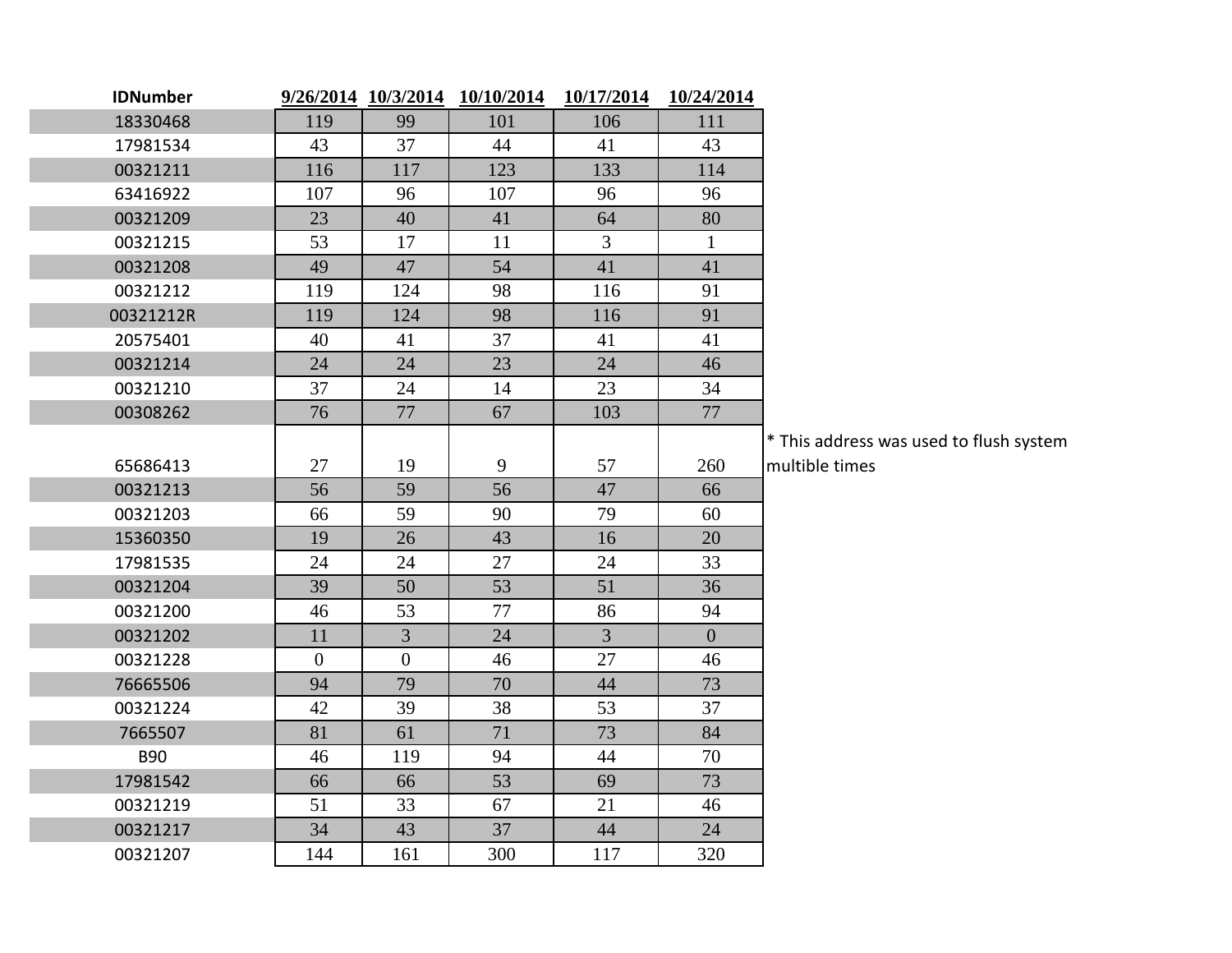| <b>IDNumber</b> |                |                  | 9/26/2014 10/3/2014 10/10/2014 | 10/17/2014     | 10/24/2014     |
|-----------------|----------------|------------------|--------------------------------|----------------|----------------|
| 00321206        | 30             | 41               | 40                             | 36             | 46             |
| 00321205        | 69             | 103              | 74                             | 77             | 84             |
| 15819940        | 87             | 114              | 97                             | 117            | 86             |
| 00321218        | 41             | 29               | 29                             | 39             | 30             |
| 15819941        | 66             | 66               | 66                             | 59             | 56             |
| 14449781        | 60             | 57               | 54                             | 46             | 66             |
| 14449781R       | 60             | 57               | 54                             | 46             | 66             |
| 15819942        | 166            | 157              | 144                            | 113            | 163            |
| 321216          | 59             | 69               | 73                             | 73             | 67             |
| 17981541        | 39             | 56               | 63                             | 40             | 66             |
| 14449733        | 67             | 87               | 97                             | 110            | 87             |
| 58553719        | 277            | 67               | 129                            | 86             | 49             |
| 00321201        | 103            | 66               | 103                            | 89             | 74             |
| <b>B50</b>      | 101            | 59               | 79                             | 79             | 77             |
| 21005458        | 83             | 53               | 64                             | 110            | 89             |
| 21005455        | None           | None             | None                           | None           | None           |
| 21005454        | 3              | 6                | $\mathbf{1}$                   | $\mathbf{1}$   | 9              |
| 00321223        | 100            | 91               | 124                            | 99             | 130            |
| M80             | 80             | 56               | 100                            | 79             | 79             |
|                 |                |                  |                                |                |                |
| 18330467        | 24             | 27               | 27                             | 19             | 30             |
| M00             | 70             | 56               | 91                             | 100            | 109            |
| M01             | 19             | 79               | 37                             | 21             | $\overline{4}$ |
| <b>B05</b>      | $\overline{4}$ | $\boldsymbol{0}$ | 6                              | $\mathbf{1}$   | $\mathbf{1}$   |
| <b>B05R</b>     | $\overline{4}$ | $\overline{0}$   | 6                              | $\mathbf{1}$   | $\mathbf{1}$   |
| M10             | 33             | 44               | 34                             | 50             | 49             |
| 17981539        | 102            | 96               | 101                            | 110            | 105            |
| 17981539R       | 102            | 96               | 101                            | 110            | 105            |
| <b>B25</b>      | 34             | 26               | 40                             | 31             | 36             |
| 17981538        | 50             | 103              | 109                            | $\overline{4}$ | 69             |
| 17471001        | 50             | 49               | 24                             | 29             | 69             |